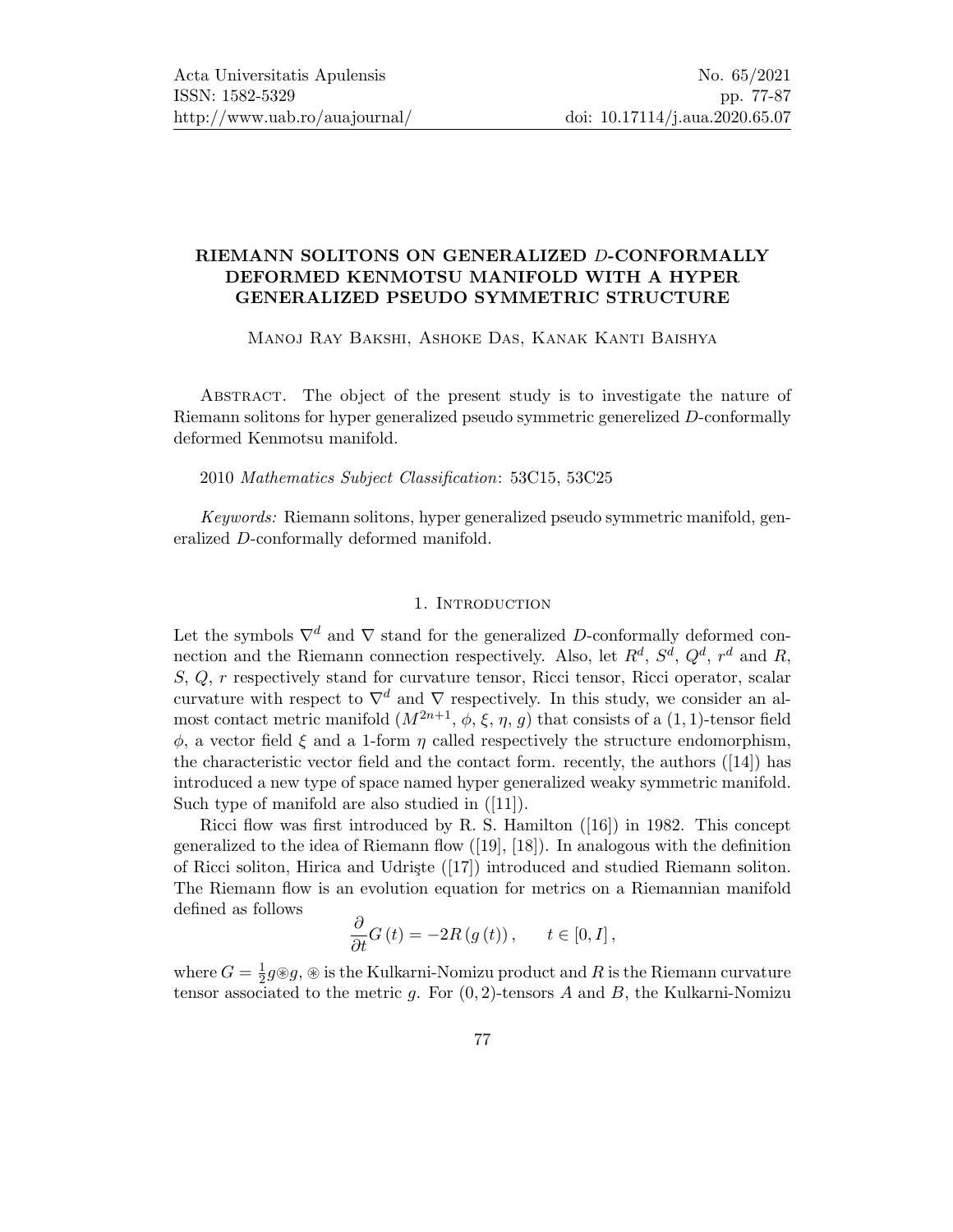product  $(A \otimes B)$  is given by

<span id="page-1-0"></span>
$$
(A \circledast B)(Y, V, U, Z) = A(Y, Z)B(V, U) + A(V, U)B(Y, Z) -A(Y, U)B(V, Z) - A(V, Z)B(Y, U).
$$
 (1)

Recently, the present authors studied the Riemann solitons in the frame of  $(LCS)_{n}$ -manifolds ([\[7\]](#page-9-6)) and  $\alpha$ -cosymplectic manifolds ([\[8\]](#page-9-7)). The Riemann soliton is a smooth manifold  $M$  together with Riemannian metric  $g$  that satisfies

<span id="page-1-1"></span>
$$
2R + (g \circledast \pounds_W g) = 2\kappa (g \circledast g), \tag{2}
$$

where W is a potential vector field,  $\mathcal{L}_W$  denotes the Lie-derivative along the vector field W and  $\kappa$  is a constant. The Riemann soliton also corresponds to the Riemann flow as a fixed point, and on the space of Riemannian metric modulo diffeomorphism they can be seen as a dynamic system. A Riemann soliton is called expanding, steady and shrinking when  $\kappa < 0$ ,  $\kappa = 0$  and  $\kappa > 0$  respectively.

 $A(2n + 1)$ -dimensional Kenmotsu manifold is said to be hyper generalized pseudo symmetric (which will be abbreviated hereafter as  $[H(GPS)_n, \nabla]$ ) if it admits the equation

$$
(\nabla_X \overline{R})(Y, V, U, Z)
$$
  
=  $2\alpha(X)\overline{R}(Y, V, U, Z) + \alpha(Y)\overline{R}(X, V, U, Z)$   
+ $\alpha(V)\overline{R}(Y, X, U, Z) + \alpha(U)\overline{R}(Y, V, X, Z)$   
+ $\alpha(Z)\overline{R}(Y, V, U, X) + 2\beta(X)(g \wedge S)(Y, V, U, Z)$   
+ $\beta(Y)(g \wedge S)(X, V, U, Z) + \beta(V)(g \wedge S)(Y, X, U, Z)$   
+ $\beta(U)(g \wedge S)(Y, V, X, Z) + \beta(Z)(g \wedge S)(Y, V, U, X),$  (3)

where

$$
(g \wedge S)(Y, V, U, Z) = g(Y, Z)S(V, U) + g(V, U)S(Y, Z) -g(Y, U)S(V, Z) - g(V, Z)S(Y, U),
$$
(4)

and  $\alpha$ ,  $\beta$  being non-zero 1-forms defined as  $g(X, \theta_1) = \alpha(X)$  and  $g(X, \theta_2) = \beta(X)$ .

We organize our present paper as follows: After Introduction, in Section 2, we briefly recall some known results for Kenmotsu manifolds and generelized Dconformally deformed of a Kenmotsu manifold and claimed some properties of the deformed Kenmotsu manifold. In Section 3, we discuss the properties of a generelized D-conformally deformed Kenmotsu manifold under hyper generalized pseudo symmetric curvature condition equipped with Riemann solitions. We determine a necessary condition for shrinking, steady and expanding of the soliton.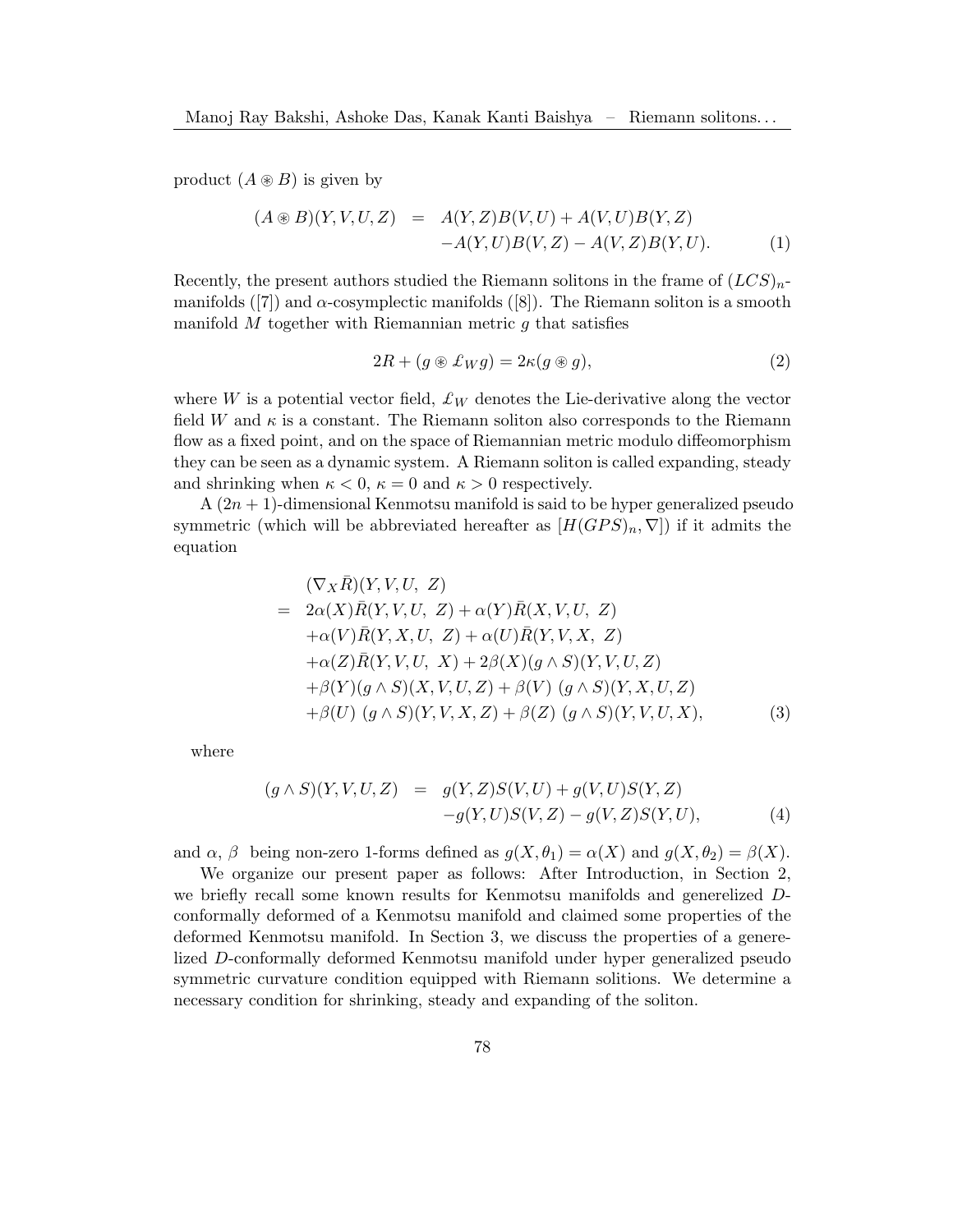### 2. Preliminaries

According to the definition of Blair ([\[1\]](#page-8-0)), an almost contact structure  $(\phi, \xi, \eta)$  on a  $(2n + 1)$ -dimensional Riemannian manifold satisfies the following conditions

$$
\phi^2 = -I + \eta \otimes \xi,\tag{5}
$$

$$
g(X,\xi) = \eta(X),\tag{6}
$$

$$
\eta(\xi) = 1,\tag{7}
$$

$$
\phi \xi = 0, \ \eta \circ \phi = 0, \text{ rank } \phi = n - 1. \tag{8}
$$

Moreover, if g is a Riemannian metric on  $M^{2n+1}$  satisfying

$$
g(\phi V, \phi U) = g(V, U) - \eta(V)\eta(U),\tag{9}
$$

$$
g(\phi V, U) = -g(V, \phi U),\tag{10}
$$

for any vector fields X, Y on  $M^{2n+1}$ , then the manifold  $M^{2n+1}$  ([\[1\]](#page-8-0)) is said to admit an almost contact metric structure  $(\phi, \xi, \eta, q)$ .

**Definition 1.** ([\[5\]](#page-9-8)) If in an almost contact metric structure  $(\phi, \xi, \eta, g)$  on  $M^{2n+1}$ , the Riemann connection  $\nabla$  of g satisfies  $(\nabla_X \phi)Y = g(\phi X, Y)\xi - \eta(Y)\phi X$ , for any vector fields X, Y on  $M^{2n+1}$ , then the structure is called Kenmotsu.

**Proposition 1.** ([\[5\]](#page-9-8), [\[12\]](#page-9-9)) If  $(M^{2n+1}, \phi, \xi, \eta, q)$  is a Kenmotsu manifold, then for any vector fields X, Y, Z on  $M^{2n+1}$ , the following relations hold

$$
\nabla_X \xi = X - \eta(X)\xi,\tag{11}
$$

$$
(\nabla_X \eta)Y = g(X, Y) - \eta(X)\eta(Y),\tag{12}
$$

$$
\eta(R(X,Y)Z) = g(X,Z)\eta(Y) - g(Y,Z)\eta(X),\tag{13}
$$

$$
R(\xi, X)Y = \eta(Y)X - g(X, Y)\xi,
$$
\n(14)

$$
R(X,Y)\xi = \eta(X)Y - \eta(Y)X.
$$
\n(15)

$$
S(X,\xi) = -2n\eta(X),\tag{16}
$$

**Definition 2.** (6) If a contact metric manifold  $M^{2n+1}$  with the almost contact metric structure  $(\phi, \xi, \eta, g)$  is transformed into  $(\phi^d, \xi^d, \eta^d, g^d)$ , where

<span id="page-2-0"></span>
$$
\phi^d = \phi, \ \xi^d = \frac{1}{p}\xi, \ \eta^d = p\eta, \ \ g^d = qg + (p^2 - q)\eta \otimes \eta,\tag{17}
$$

where p and q are constants such that  $p \neq 0$  and  $q > 0$ , then the transformation is called a generalized D-conformal deformation.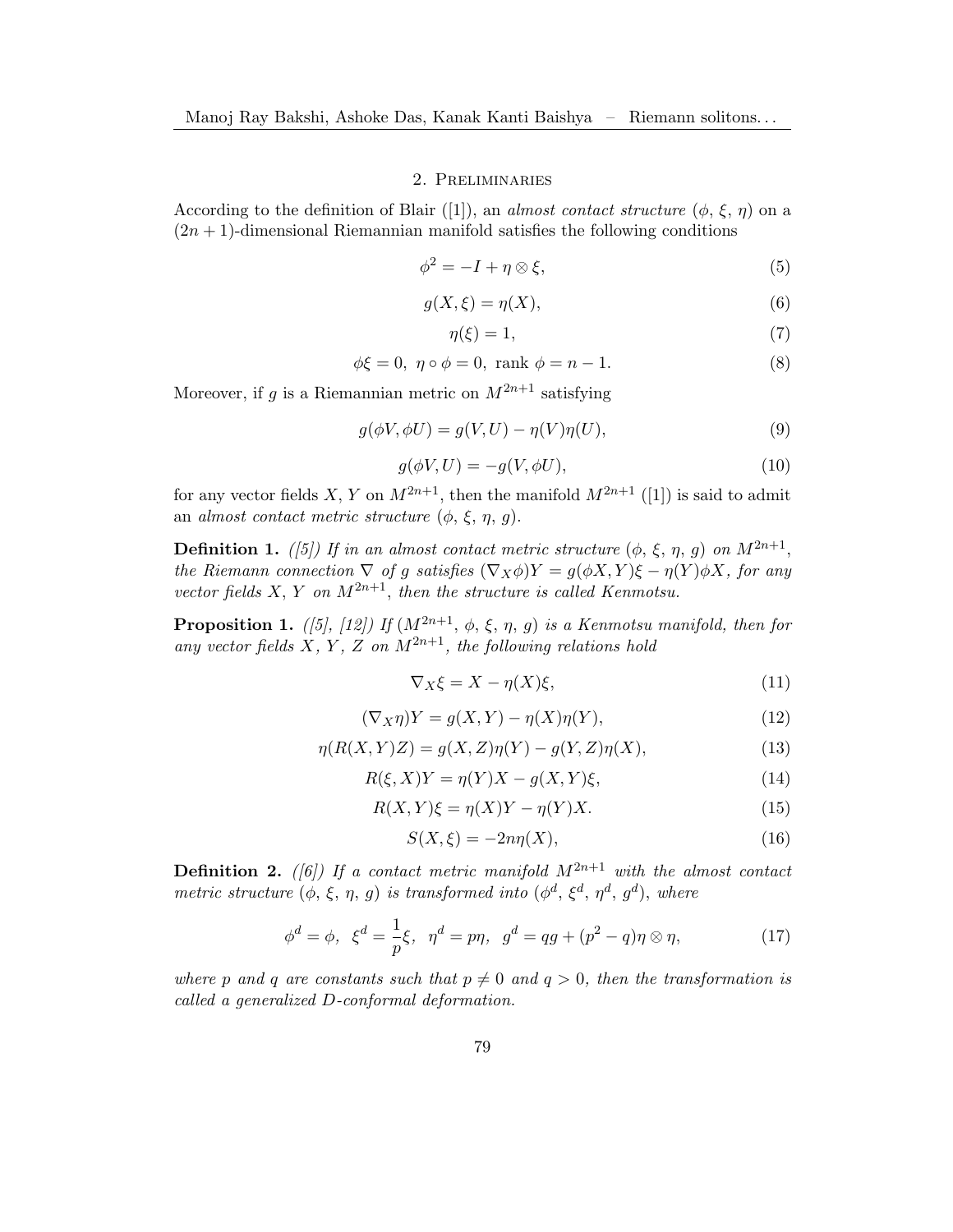Note that the generalized  $D$ -conformal deformation give rise to conformal deformation (for  $p^2 = q$ ) and D-homothetic deformation (for  $p = q = \text{constant}$ ) ([\[15\]](#page-9-11), [\[9\]](#page-9-12), [\[13\]](#page-9-13)). The generalized D-conformal deformation are studied by various authors in  $([21], [22], [20], [23]).$  $([21], [22], [20], [23]).$  $([21], [22], [20], [23]).$  $([21], [22], [20], [23]).$  $([21], [22], [20], [23]).$  $([21], [22], [20], [23]).$  $([21], [22], [20], [23]).$  $([21], [22], [20], [23]).$  $([21], [22], [20], [23]).$ 

The relation between the Levi-Civita connections  $\nabla$  of g and  $\nabla^d$  of  $g^d$  is given by  $([6])$  $([6])$  $([6])$ 

<span id="page-3-0"></span>
$$
\nabla_X^d Y = \nabla_X Y + \frac{(p^2 - q)}{p^2} g(\phi X, \phi Y)\xi,
$$
\n(18)

for any vector fields  $X, Y$  on  $M^{2n+1}$ .

In view of [\(17\)](#page-2-0), [\(18\)](#page-3-0) and definition of Riemannian curvature tensor, Ricci tensor, scalar curvature, we get the following:

**Proposition 2.** ([\[6\]](#page-9-10)) If a Kenmotsu structure  $(\phi, \xi, \eta, g)$  on  $M^{2n+1}$  is transformed into  $(\phi^d, \xi^d, \eta^d, g^d)$  under a generalized D-conformal deformation, then R, R<sup>d</sup>, S,  $S^d$ , r and r<sup>d</sup> are related by

$$
R^{d}(X,Y)Z = R(X,Y)Z - \frac{(p^{2}-q)}{p^{2}}[g(\phi X, \phi Z)Y - g(\phi Y, \phi Z)X],
$$
 (19)

$$
S^{d}(X,Y) = S(X,Y) + \frac{2n(p^{2} - q)}{p^{2}}g(\phi X, \phi Y),
$$
\n(20)

$$
r^{d} = \frac{r}{q} + \frac{2n(2n+1)(p^{2} - q)}{p^{2}},
$$
\n(21)

for any vector fields X, Y, Z on  $M^{2n+1}$ .

Now we shall bring out some properties of a generalized D-conformally deformed structure  $(\phi^d, \xi^d, \eta^d, g^d)$  of a Kenmotsu manifold  $M^{2n+1}$  as follows:

Proposition 3. Under a generalized D-conformal deformation of a Kenmotsu structure  $(\phi, \xi, \eta, g)$  on  $M^{2n+1}$  is transformed into  $(\phi^d, \xi^d, \eta^d, g^d)$ , then for any vector fields X, Y, Z on  $M^{2n+1}$ , we have

$$
\phi^d = -I + \eta^d \otimes \xi^d,\tag{22}
$$

$$
\eta^d(\xi^d) = 1,\tag{23}
$$

$$
\phi^d \xi^d = 0, \ \eta^d \circ \phi^d = 0,\tag{24}
$$

$$
g^d(\phi^d X, \phi^d Y) = g^d(X, Y) - \eta^d(X)\eta^d(Y),\tag{25}
$$

$$
g^d(X, \xi^d) = \eta^d(X),\tag{26}
$$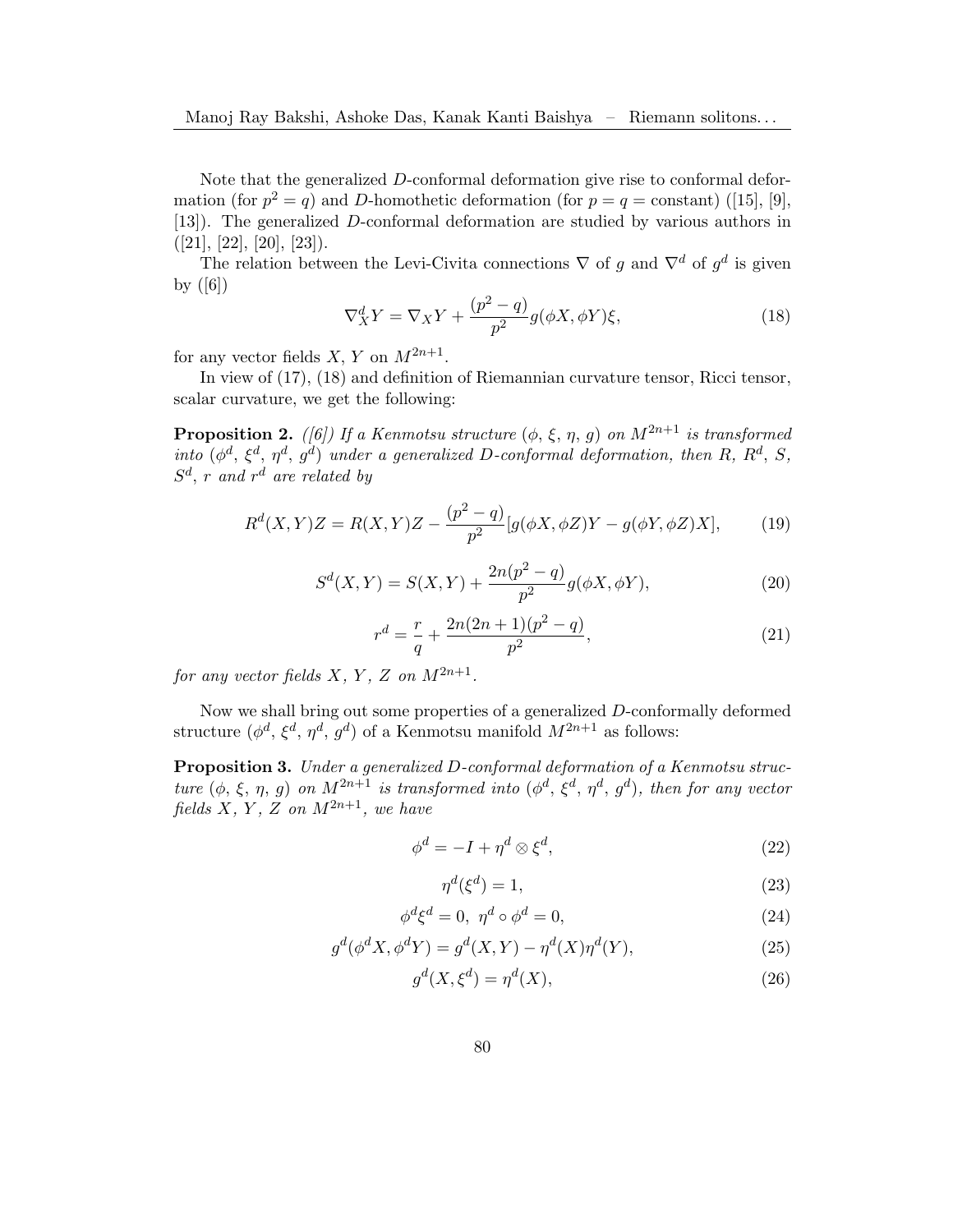$$
\nabla_X^d \xi^d = \frac{1}{p} [X - \eta^d(X)\xi^d],\tag{27}
$$

<span id="page-4-0"></span>
$$
(\nabla_X^d \eta^d) Y = \frac{1}{p} [g^d(X, Y) - \eta^d(X)\eta^d(Y)],\tag{28}
$$

<span id="page-4-1"></span>
$$
S^{d}(X,\xi^{d}) = -\frac{2n}{p^{2}}\eta^{d}(X),
$$
\n(29)

$$
\eta^{d}(R^{d}(X,Y)Z) = \frac{1}{p^2} [g^d(X,Z)\eta^d(Y) - g^d(Y,Z)\eta^d(X)],
$$
\n(30)

<span id="page-4-4"></span>
$$
R^{d}(\xi^{d}, X)Y = \frac{1}{p^{2}}[\eta^{d}(Y)X - g^{d}(X, Y)\xi^{d}],
$$
\n(31)

<span id="page-4-5"></span>
$$
R^{d}(X,Y)\xi^{d} = \frac{1}{p^{2}}[\eta^{d}(X)Y - \eta^{d}(Y)X].
$$
\n(32)

Now using [\(28\)](#page-4-0) and [\(29\)](#page-4-1), we obtain

<span id="page-4-6"></span>
$$
(\nabla_X^d S^d)(Y, \xi^d) = -\frac{1}{p} \left[ \frac{2n}{p^2} g^d(X, Y) + S^d(X, Y) \right],\tag{33}
$$

for any vector fields X, Y and Z on  $M^{2n+1}$ .

## 3. Main results

We shall first define a hyper generalized pseudo symmetric space on a generalized D-conformally deformed Kenmotsu manifold  $(M^{2n+1}, \phi^d, \xi^d, \eta^d, g^d)$ .

**Definition 3.** A generalized D-conformally deformed Kenmotsu manifold  $(M^{2n+1},\phi^d,$  $\xi^d, \eta^d, g^d)$  is said to be hyper generalized pseudo symmetric if it satisfies the condition

<span id="page-4-3"></span>
$$
(\nabla_X^d \bar{R}^d)(Y, V, U, Z)
$$
  
=  $2\alpha^d(X)\bar{R}^d(Y, V, U, Z) + \alpha^d(Y)\bar{R}^d(X, V, U, Z)$   
+ $\alpha^d(V)\bar{R}^d(Y, X, U, Z) + \alpha^d(U)\bar{R}^d(Y, V, X, Z)$   
+ $\alpha^d(Z)\bar{R}^d(Y, V, U, X) + 2\beta^d(X)(g^d \wedge S^d)(Y, V, U, Z)$   
+ $\beta^d(Y)(g^d \wedge S^d)(X, V, U, Z) + \beta^d(V)(g^d \wedge S^d)(Y, X, U, Z)$   
+ $\beta^d(U)(g^d \wedge S^d)(Y, V, X, Z) + \beta^d(Z)(g^d \wedge S^d)(Y, V, U, X). (34)$ 

where

<span id="page-4-2"></span>
$$
(g^{d} \wedge S^{d})(Y, V, U, Z) = g^{d}(Y, Z)S^{d}(V, U) + g^{d}(V, U)S^{d}(Y, Z) -g^{d}(Y, U)S^{d}(V, Z) - g^{d}(V, Z)S^{d}(Y, U),
$$
(35)

and  $A_i^d$  are non-zero 1-forms defined by  $A_i^d(X) = g^d(X, \sigma_i)$ , for  $i = 1, 2$ .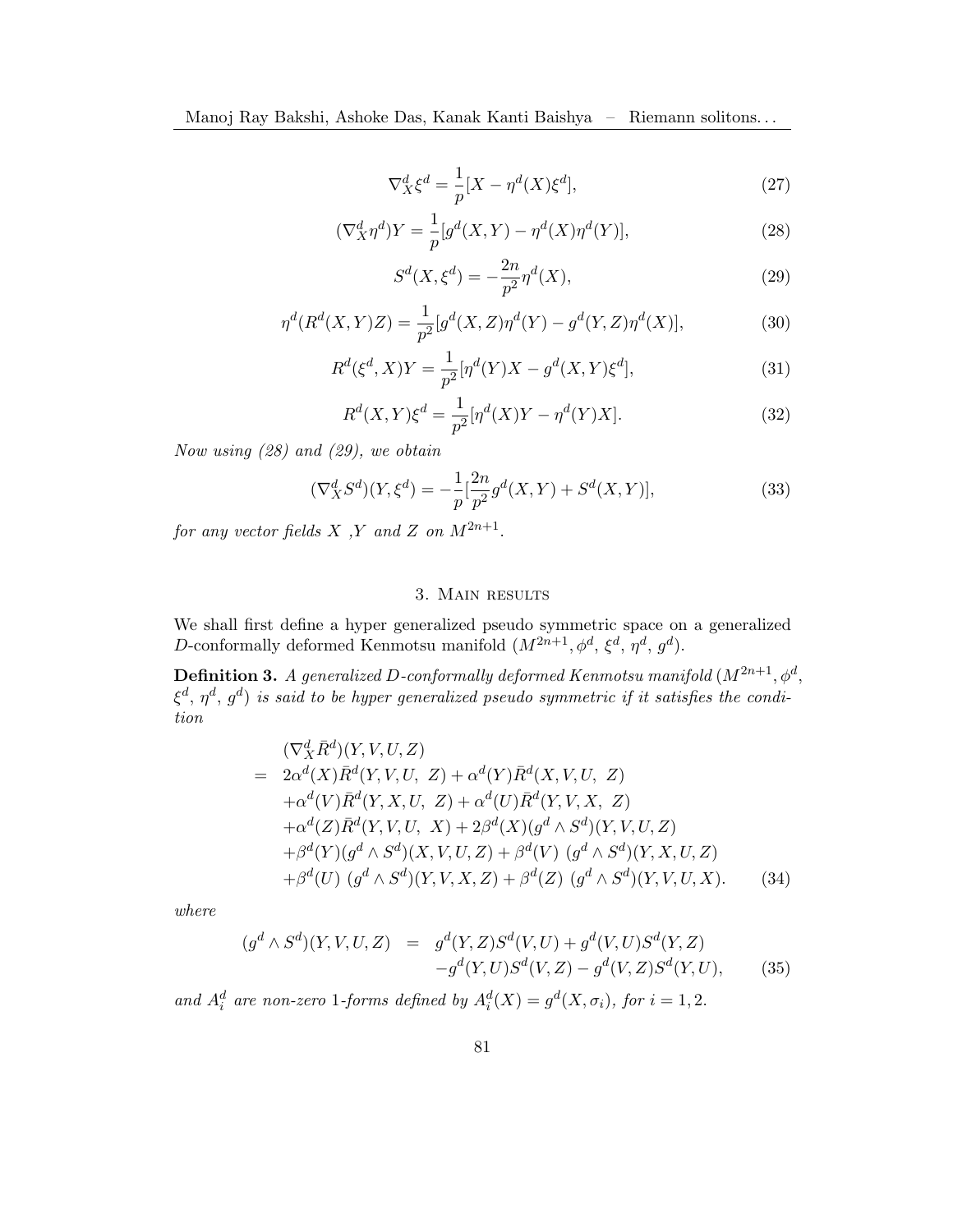Now, making use of [\(35\)](#page-4-2) in [\(34\)](#page-4-3) we obtained

<span id="page-5-0"></span>
$$
(\nabla_{X}\bar{R}^{d})(Y,V,U,Z)
$$
\n
$$
= 2\alpha^{d}(X)\bar{R}^{d}(Y,V,U,Z) + \alpha^{d}(Y)\bar{R}^{d}(X,V,U,Z)
$$
\n
$$
+ \alpha^{d}(V)\bar{R}^{d}(Y,X,U,Z) + \alpha^{d}(U)\bar{R}^{d}(Y,V,X,Z)
$$
\n
$$
+ \alpha^{d}(Z)\bar{R}^{d}(Y,V,U,X) + 2\beta^{d}(X)[g^{d}(Y,Z)S^{d}(V,U)
$$
\n
$$
+ g^{d}(V,U)S^{d}(Y,Z) - g^{d}(Y,U)S^{d}(V,Z)
$$
\n
$$
- g^{d}(V,Z)S^{d}(Y,U)] + \beta^{d}(Y)[g^{d}(X,Z)S^{d}(V,U)
$$
\n
$$
+ g^{d}(V,U)S^{d}(X,Z) - g^{d}(X,U)S^{d}(V,Z)
$$
\n
$$
- g^{d}(V,Z)S^{d}(X,U)] + \beta^{d}(V)[g^{d}(Y,Z)S^{d}(X,U)
$$
\n
$$
+ g^{d}(X,U)S^{d}(Y,Z) - g^{d}(Y,U)S^{d}(X,Z)
$$
\n
$$
- g^{d}(X,Z)S^{d}(Y,U)] + \beta^{d}(U)[g^{d}(Y,Z)S^{d}(V,X)
$$
\n
$$
+ g^{d}(V,X)S^{d}(Y,Z) - g^{d}(Y,X)S^{d}(V,Z) - g^{d}(V,Z)S^{d}(Y,X)]
$$
\n
$$
+ \beta^{d}(Z)[g^{d}(Y,X)S^{d}(V,U) + g^{d}(V,U)S^{d}(Y,X)
$$
\n
$$
- g^{d}(Y,U)S^{d}(V,X) - g^{d}(V,X)S^{d}(Y,U)].
$$
\n(36)

Now, contracting over  $Y$  and  $Z$  in [\(36\)](#page-5-0), we get

$$
(\nabla_X^d S^d)(V, U) \n= 2\alpha^d(X)S^d(V, U) + \alpha^d(V)S^d(X, U) \n+ \alpha^d(R^d(X, V)U) + 2\beta^d(Q^dX)g^d(V, U) \n+ \alpha^d(R^d(X, U)V) + \alpha^d(U)S^d(X, V) \n+ 2\beta^d(X)[2nS^d(V, U) + r^d g^d(V, U)] \n+ \beta^d(V) [(2n - 2)S^d(X, U) + r^d g^d(X, U)] \n+ \beta^d(U) [(2n - 2)S^d(X, V) + r^d g^d(X, V)] \n- \beta^d(Q^dV)g^d(X, U) - \beta^d(Q^dU)g^d(X, V).
$$
\n(37)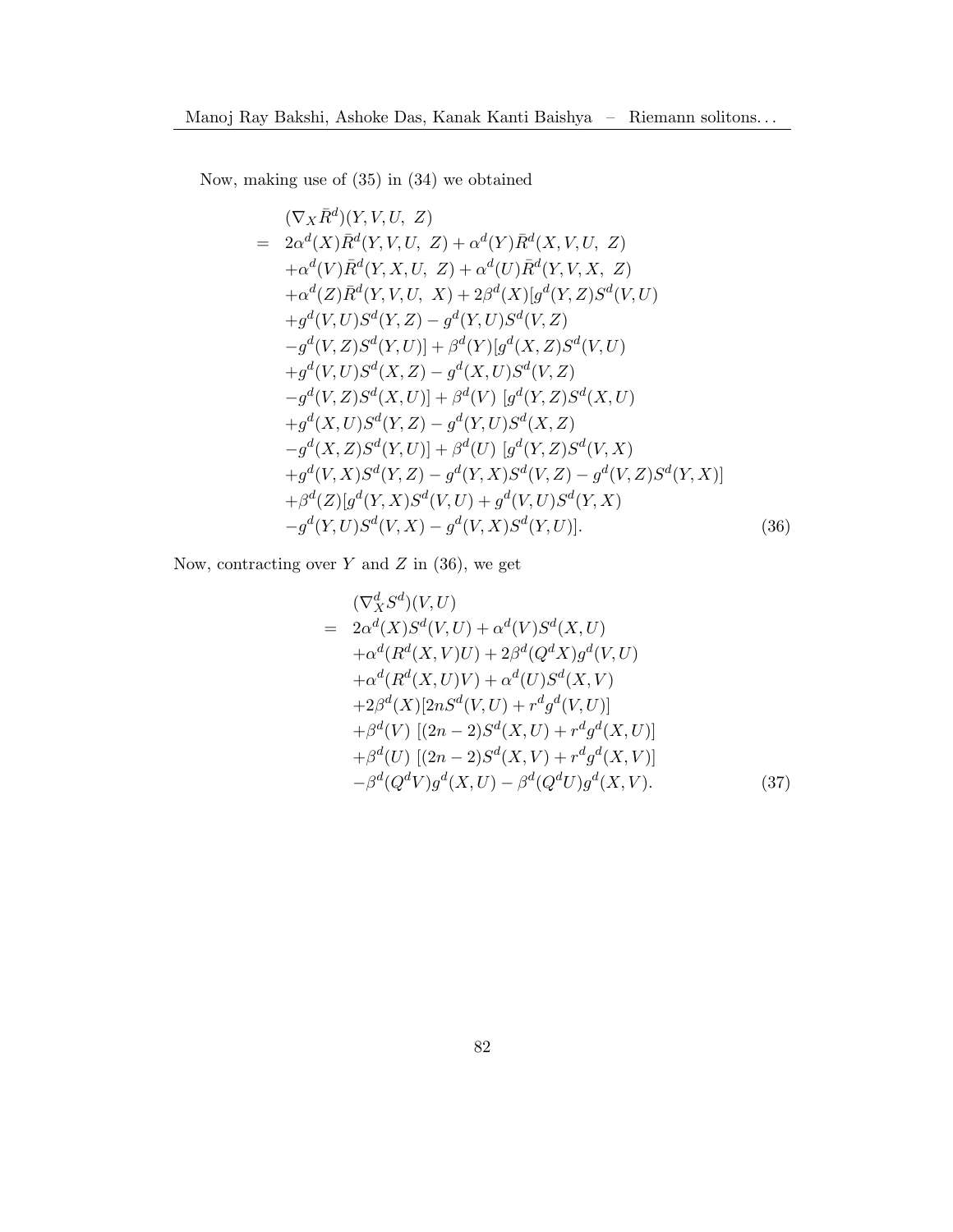Now setting  $U = \xi^d$  and using [\(29\)](#page-4-1), [\(31\)](#page-4-4), [\(32\)](#page-4-5) in the foregoing equation, we obtain

$$
(\nabla_X^d S^d)(V, \xi^d)
$$
  
=  $-\frac{2n}{p^2} [2\alpha^d(X)\eta^d(V) + \alpha^d(V)\eta^d(X)] + \alpha^d(\xi^d)S^d(X, V)$   
+  $\frac{1}{p^2} [g^d(X, V)\alpha^d(\xi^d) - 2\eta^d(V)\alpha^d(X) + \eta^d(X)\alpha^d(V)]$   
+  $2\beta^d(X)(r^d - \frac{4n^2}{p^2})\eta^d(V) + \beta^d(V)(r^d - \frac{4n(n-1)}{p^2})\eta^d(X)$   
+  $\beta^d(\xi^d) [2(n-1)S^d(V, X) + r^d g^d(V, X)]$   
+  $2\beta^d(Q^dX)\eta^d(V) - \beta^d(Q^dV)\eta^d(X) + \frac{2n}{p^2}\beta^d(\xi^d)g^d(V, X)$  (38)

which yields by using [\(33\)](#page-4-6)

<span id="page-6-0"></span>
$$
-\frac{1}{p} \left[\frac{2n}{p^2} g^d(X, V) + S^d(X, V)\right]
$$
  
= 
$$
\left[-\frac{2(2n+1)}{p^2} \alpha^d(X) + 2\beta^d(X)(r^d - \frac{4n^2}{p^2}) + 2\beta^d(Q^d X) \right] \eta^d(V)
$$
  
+
$$
\left[-\frac{(2n-1)}{p^2} \alpha^d(V) + (r^d - \frac{4n(n-1)}{p^2}) \beta^d(V) - \beta^d(Q^d V) \right] \eta^d(X)
$$
  
+
$$
\frac{1}{p^2} \alpha^d(\xi^d) g^d(X, V) + \alpha^d(\xi^d) S^d(X, V) + \frac{2n}{p^2} \beta^d(\xi^d) g^d(V, X)
$$
  
+
$$
\beta^d(\xi^d) [2(n-1) S^d(V, X) + r^d g^d(V, X)].
$$
(39)

We get now putting successively  $X = V = \xi^d$ ,  $V = \xi^d$  and  $X = \xi^d$  in [\(39\)](#page-6-0), we get respectively that

<span id="page-6-1"></span>
$$
[r^d - \frac{2n(2n-1)}{p^2}] \beta^d(\xi^d) = \frac{2n}{p^2} \alpha^d(\xi^d). \tag{40}
$$

<span id="page-6-2"></span>
$$
-\frac{2(2n+1)}{p^2}\alpha^d(X) + 2\beta^d(X)(r^d - \frac{4n^2}{p^2}) + 2\beta^d(Q^d X)
$$
  
= 
$$
[\frac{2(2n-1)}{p^2}\alpha^d(\xi^d) - 2\beta^d(\xi^d)(r^d - \frac{4n(n-1)}{p^2}) + 2\beta^d(Q^d\xi^d)]\eta^d(X).
$$
 (41)

and

<span id="page-6-3"></span>
$$
-\frac{(2n-1)}{p^2}\alpha^d(V) + (r^d - \frac{4n(n-1)}{p^2})\beta^d(V) - \beta^d(Q^d V)
$$
  
= 
$$
[\frac{(6n+1)}{p^2}\alpha^d(\xi^d) - (3r^d - \frac{12n^2 - 2n}{p^2})\beta^d(\xi^d)]\eta^d(V).
$$
 (42)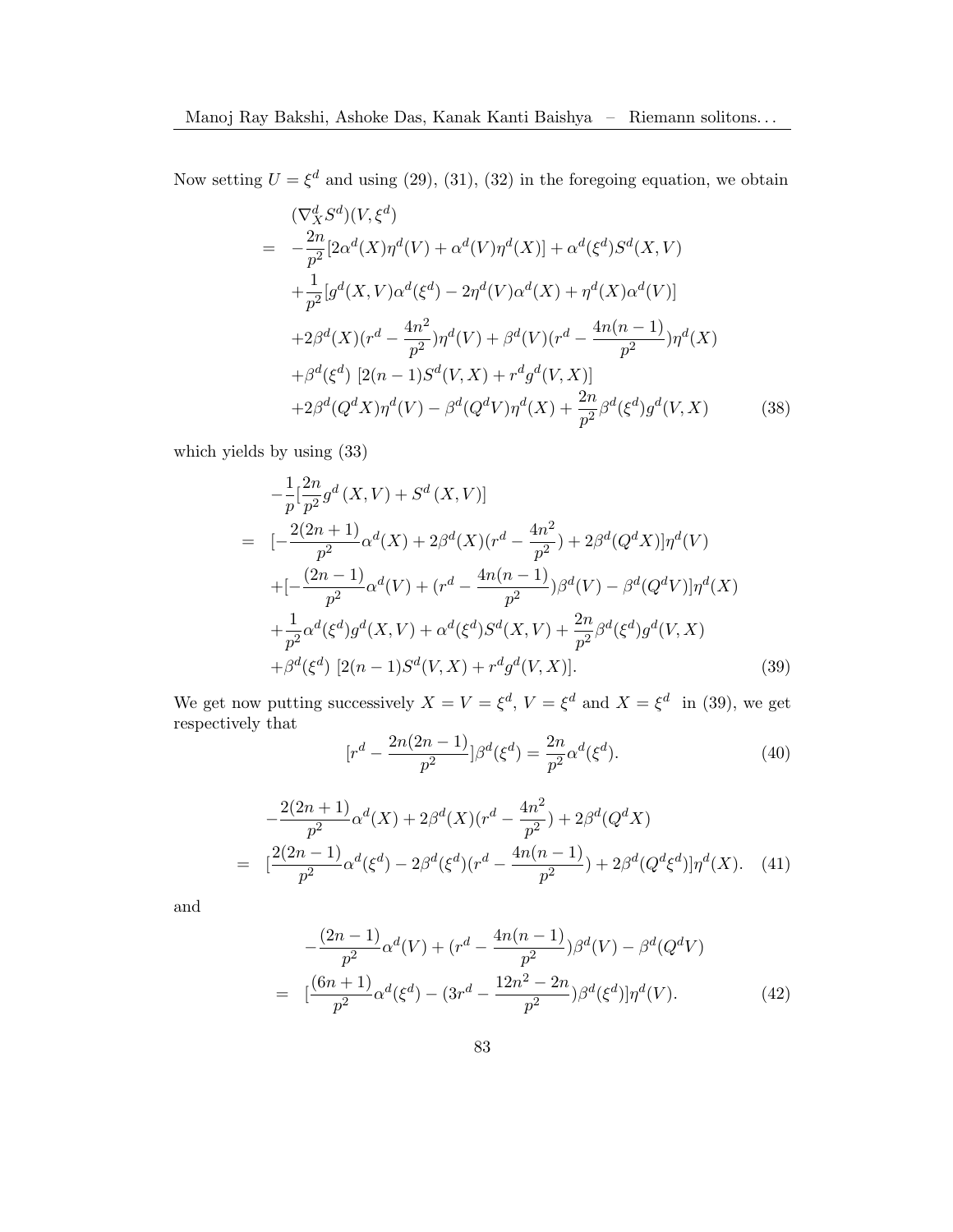By virtue of  $(40)$ ,  $(41)$  and  $(42)$ , the equation  $(39)$  yields

<span id="page-7-1"></span>
$$
S^{d}(X,V)
$$
\n
$$
= -\left(\frac{\frac{1}{p^{2}}\alpha^{d}(\xi^{d}) + (r^{d} + \frac{2n}{p^{2}})\beta^{d}(\xi^{d}) + \frac{2n}{p^{3}}}{\frac{1}{p} + \alpha^{d}(\xi^{d}) + 2(n - 1)\beta^{d}(\xi^{d})}\right)g^{d}(V,X)
$$
\n
$$
- \left(\frac{\frac{(10n - 1)}{p^{2}}\alpha^{d}(\xi^{d}) - (5r^{d} - \frac{20n^{2} - 14n}{p^{2}})\beta^{d}(\xi^{d})}{\frac{1}{p} + \alpha^{d}(\xi^{d}) + 2(n - 1)\beta^{d}(\xi^{d})}\right)\eta^{d}(V)\eta^{d}(X). \tag{43}
$$

and [\(40\)](#page-6-1) gives

<span id="page-7-0"></span>
$$
r^{d} = \frac{2n}{p^{2}} \left[ \frac{\alpha^{d}(\xi^{d})}{\beta^{d}(\xi^{d})} + (2n - 1) \right].
$$
 (44)

Next using [\(44\)](#page-7-0) in [\(43\)](#page-7-1) we have

$$
S^{d}(X,V)
$$
\n
$$
= -\left(\frac{\frac{(2n+1)}{p^2}\alpha^d(\xi^d) + \frac{4n^2}{p^2}\beta^d(\xi^d) + \frac{2n}{p^3}}{\frac{1}{p} + \alpha^d(\xi^d) + 2(n-1)\beta^d(\xi^d)}\right)g^{d}(V,X)
$$
\n
$$
+ \left(\frac{\frac{1}{p^2}\alpha^d(\xi^d) + \frac{4n}{p^2}\beta^d(\xi^d)}{\frac{1}{p} + \alpha^d(\xi^d) + 2(n-1)\beta^d(\xi^d)}\right)\eta^d(V)\eta^d(X). \tag{45}
$$

Thus we can state the following:

**Theorem 1.** Let  $(M^{2n+1}, \phi^d, \xi^d, \eta^d, g^d)$  be a hyper generalized pseudo symmetric generalized D-conformally deformed Kenmotsu manifold. Then such a manifold is always an  $\eta$ -Einstein provided  $\frac{1}{p} + \alpha^d(\xi^d) + 2(n-1)\beta^d(\xi^d) \neq 0$ .

Theorem 2. The scalar curvature of a hyper generalized pseudo symmetric generalized D-conformally deformed Kenmotsu manifold is  $\frac{2n}{p^2} [2n-1+\frac{\alpha^d(\xi^d)}{\beta^d(\xi^d)}]$  $\frac{\alpha^{\infty}(\xi^{\infty})}{\beta^d(\xi^d)}$ .

# 4. Riemann solitons in the deformed manifold with potential vector FIELD  $\xi^d$

In this section we consider a generalized D-conformally deformed Kenmotsu manifold  $(\phi^d, \xi^d, \eta^d, g^d)$  admitting a Riemann soliton. Then taking [\(1\)](#page-1-0) and [\(2\)](#page-1-1) into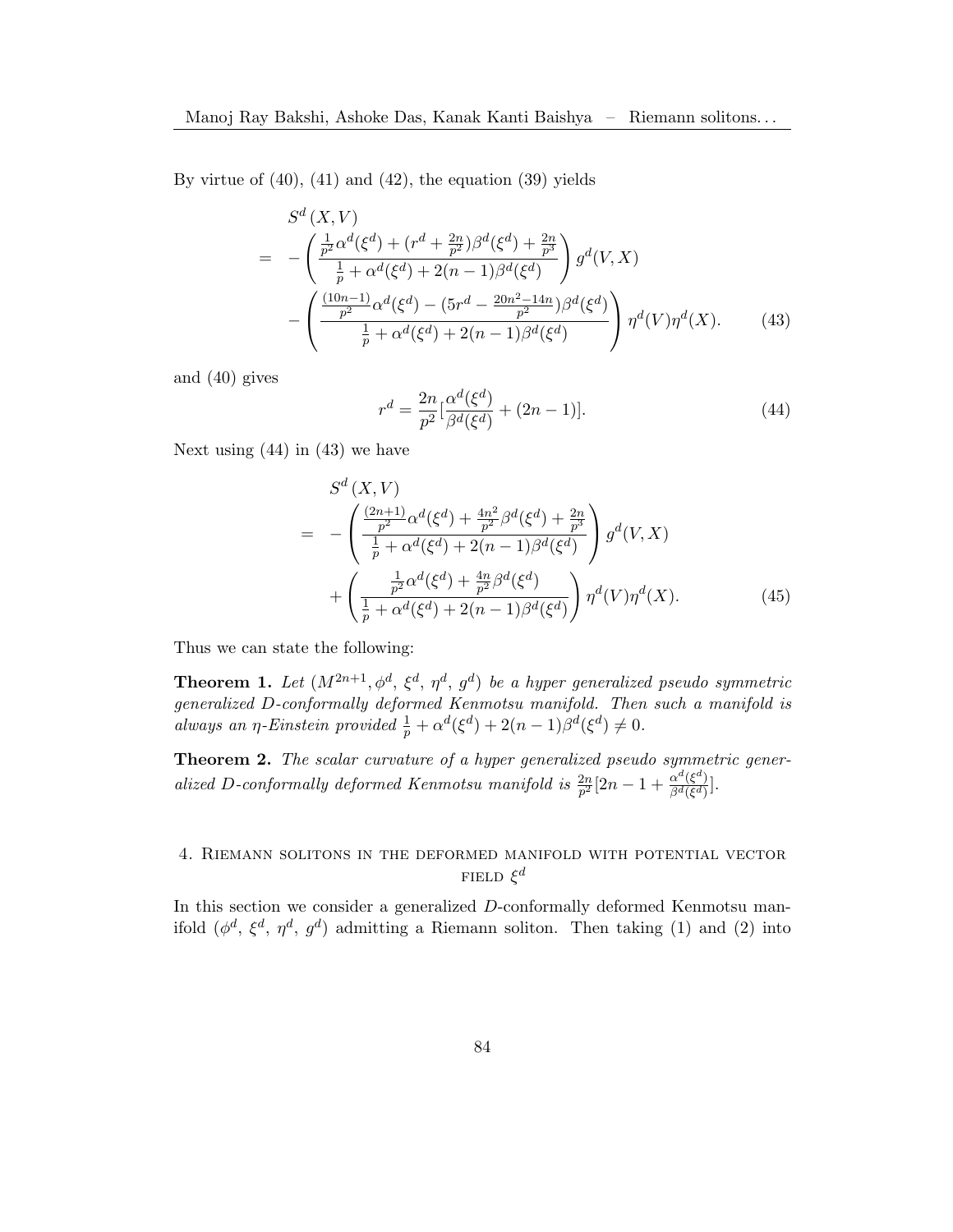account, we obtain

$$
2R^{d}(Y, V, U, Z) + g^{d}(Y, Z) (\mathcal{L}_{\xi^{d}} g^{d})(V, U)
$$
  
+ $g^{d}(V, U) (\mathcal{L}_{\xi^{d}} g^{d})(Y, Z)$   

$$
-g^{d}(Y, U) (\mathcal{L}_{\xi^{d}} g^{d})(V, Z) - g^{d}(V, Z) (\mathcal{L}_{\xi^{d}} g^{d})(Y, U)
$$
  
=  $2\kappa \left[ g^{d}(Y, Z) g^{d}(V, U) - g^{d}(Y, U) g^{d}(V, Z) \right].$  (46)

Now by contrction over  $Y$  and  $Z$  we get

$$
\frac{1}{2}(\mathcal{L}_{\xi^d}g^d)(V,U) + \frac{1}{2n-1}S^d(V,U) = \frac{2n\kappa - div(\xi^d)}{2n-1}g^d(V,U). \tag{47}
$$

and then

<span id="page-8-1"></span>
$$
r^{d} = 2n[(2n+1)\kappa - \frac{4n}{p}].
$$
\n(48)

Comparing [\(44\)](#page-7-0) with [\(48\)](#page-8-1) we have

$$
p^{2}\kappa(2n+1) = \frac{\alpha^{d}(\xi^{d})}{\beta^{d}(\xi^{d})} + 4np + (2n - 1).
$$
 (49)

This leads to the following:

**Theorem 3.** Assume that a Kenmotsu structure  $(\phi, \xi, \eta, g)$  on  $M^{2n+1}$  is transformed into  $(\phi^d, \xi^d, \eta^d, g^d)$  under a generalized D-conformally deformation which is a hyper generalized pseudo symmetric space. Then the Riemann soliton is expanding, steady and shrinking as  $2n(2p+1) + \frac{\alpha^d(\xi^d)}{\beta^d(\xi^d)}$  $\frac{\alpha^{\alpha}(\xi^{\alpha})}{\beta^d(\xi^d)} \leq 1$ .

Acknowledgement. The first named author gratefully acknowledges to UGC, F.No. 16-6(DEC.2018)/2019(NET/CSIR) and UGC-Ref.No. 1147/(CSIR-UGC NET DEC. 2018) for financial assistance.

#### **REFERENCES**

<span id="page-8-0"></span>[1] D. E. Blair, Contact Manifolds in Riemannian Geometry, Lect. Notes in Math. 509, Springer-Verlag, New York (1976).

[2] M. C. Chaki, On pseudo symmetric manifolds, Analele Stiintifice ale Universitatii "Al I. Cuza" din Iasi 33 (1987), 53-58.

[3] R. S. Hamilton, The Ricci flow on surfaces, Contemp. Math. 71 (1988), 237-261.

[4] R. S. Hamilton, Three-manifolds with positive Ricci curvature, J. Diff. Geom. 17 (1982), 255-306.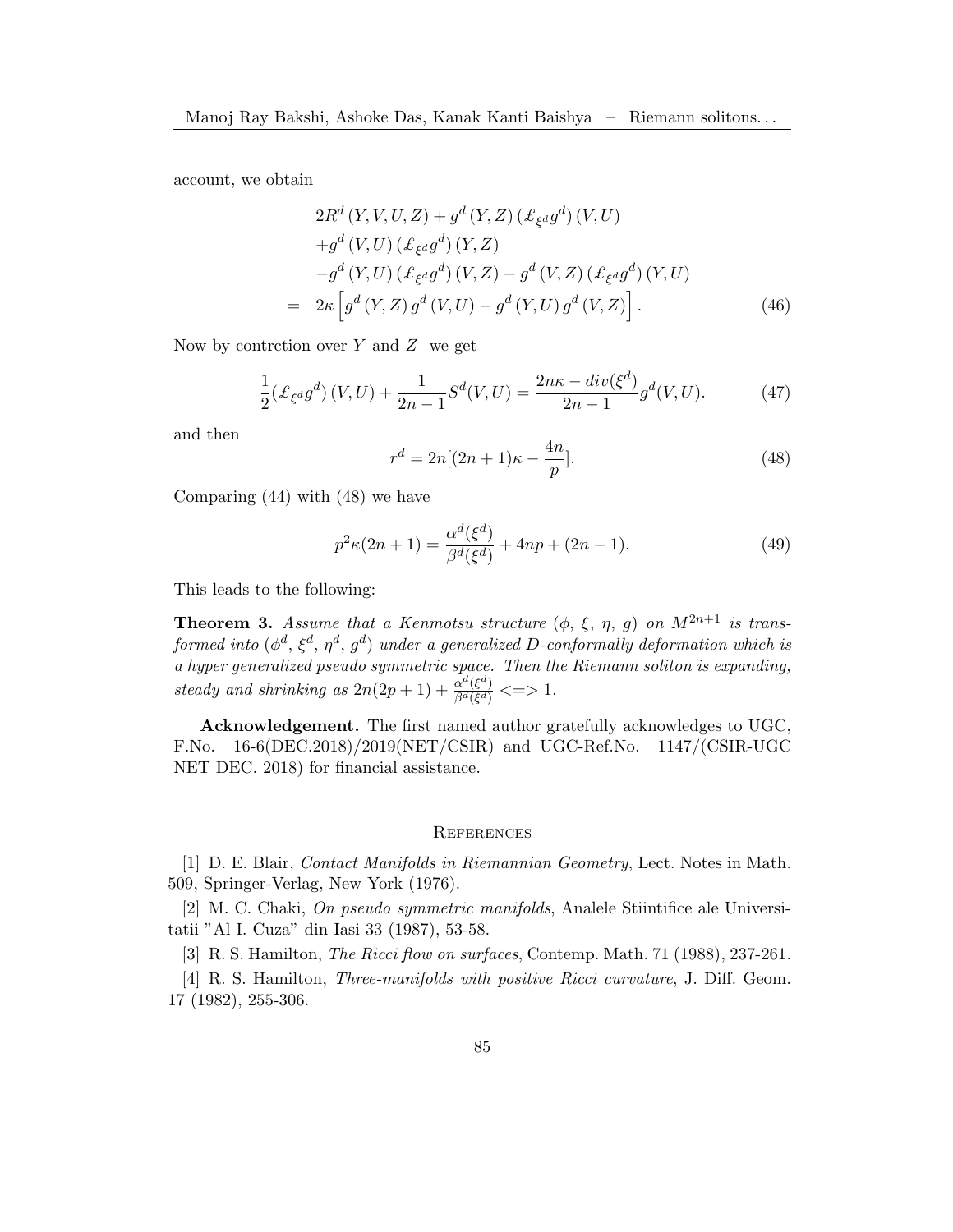<span id="page-9-8"></span>[5] K. Kenmotsu, A class of almost contact Riemannian manifolds, Tohoku Math. J. 24 (1972), 93-103

<span id="page-9-10"></span>[6] P. Alegre, D. E. Blair, and A. Carriazo, Generalized Sasakian-space-forms, Israel J. Math. 141 (1) (2004), 157-183.

<span id="page-9-6"></span>[7] M. R. Bakshi and K. K. Baishya, Certain types of  $(LCS)_n$ -manifolds and the case of Riemann solitons, Differential Geometry-Dynamical Systems, Vol. 22, 2020, pp. 11-25.

<span id="page-9-7"></span>[8] M. R. Bakshi and K. K. Baishya, Four classes of Riemann solitons on alpa-cosymplectic manifolds, Afrika Matematika, https://doi.org/10.1007/s13370- 020-00846-6

<span id="page-9-12"></span>[9] M. R. Bakshi, K. K. Baishya, D. G. Prakasha and P. Veeresha, Ricci solitons in a hyper generalized pseudo symmetric D-homothetically deformed Kenmotsu manifold, submitted

[10] A. Biswas, A. Das, K. K. Baishya and M. R. Bakshi, η -Ricci solitons on Kenmotsu manifolds admitting General connection, Korean J. Math. 28 (2020), No. 4, pp. 803-817, http://dx.doi.org/10.11568/kjm.2020.28.4.803

<span id="page-9-1"></span>[11] A. M. Blaga, M. R. Bakshi, and K. K. Baishya, Hyper generalized pseudo Qsymmetric semi-Riemanian manifold, Cubo, A Mathematical Journal,Vol. 23(2021), no. 01, pp. 87-96,

<span id="page-9-9"></span>[12] K. K. Baishya and P. R. Chowdhury, On Generalized Weakly Symmetric Kenmotsu Manifolds, Bol. Soc. Paran. Mat, (3s.) v. 39 6 (2021): 211-222.

<span id="page-9-13"></span>[13] A. M. Blaga, K. K. Baishya and N. Sarkar, Ricci solitons in a generalized weakly (Ricci) symmetric D-homothetically deformed Kenmotsu manifold, Ann. Univ. Paedagog. Crac. Stud. Math. 18 (2019), 123-136

<span id="page-9-0"></span>[14] K K Baishya, F. Ozen Zengin† and J Mike, On hyper generalised weakly symmetric manifolds, Nineteenth International Conference on Geometry, Integrability and Quantization June 02–07, 2017, Varna, Bulgaria Ivaïlo M. Mladenov and Akira Yoshioka, Editors Avangard Prima, Sofia 2018, pp 1–10 doi:10.7546/giq-19-2018-1-10

<span id="page-9-11"></span>[15] Tanno, S., The topology of contact Riemannian manifolds, Illinois J. Math., 12 (1968), 700–717.

<span id="page-9-2"></span>[16] R. S. Hamilton, The Ricci flow on surfaces, Mathematics and general relativity, Contemp. Math. 71, American Math. Soc. (1988), 237-262.

<span id="page-9-5"></span>[17] I.E. Hirică, C. Udriste, Ricci and Riemann solitons, Balkan J. Geom. Applications. 21 (2) (2016), 35-44.

<span id="page-9-4"></span>[18] C. Udriste, Riemann flow and Riemann wave via bialternate product Riemannian metric. preprint,  $arXiv.org/math.DG/1112.4279v4$  (2012).

<span id="page-9-3"></span>[19] C. Udriste, Riemann flow and Riemann wave, Ann. Univ. Vest, Timisoara. Ser. Mat. Inf. 48 (1-2) (2010), 265-274.